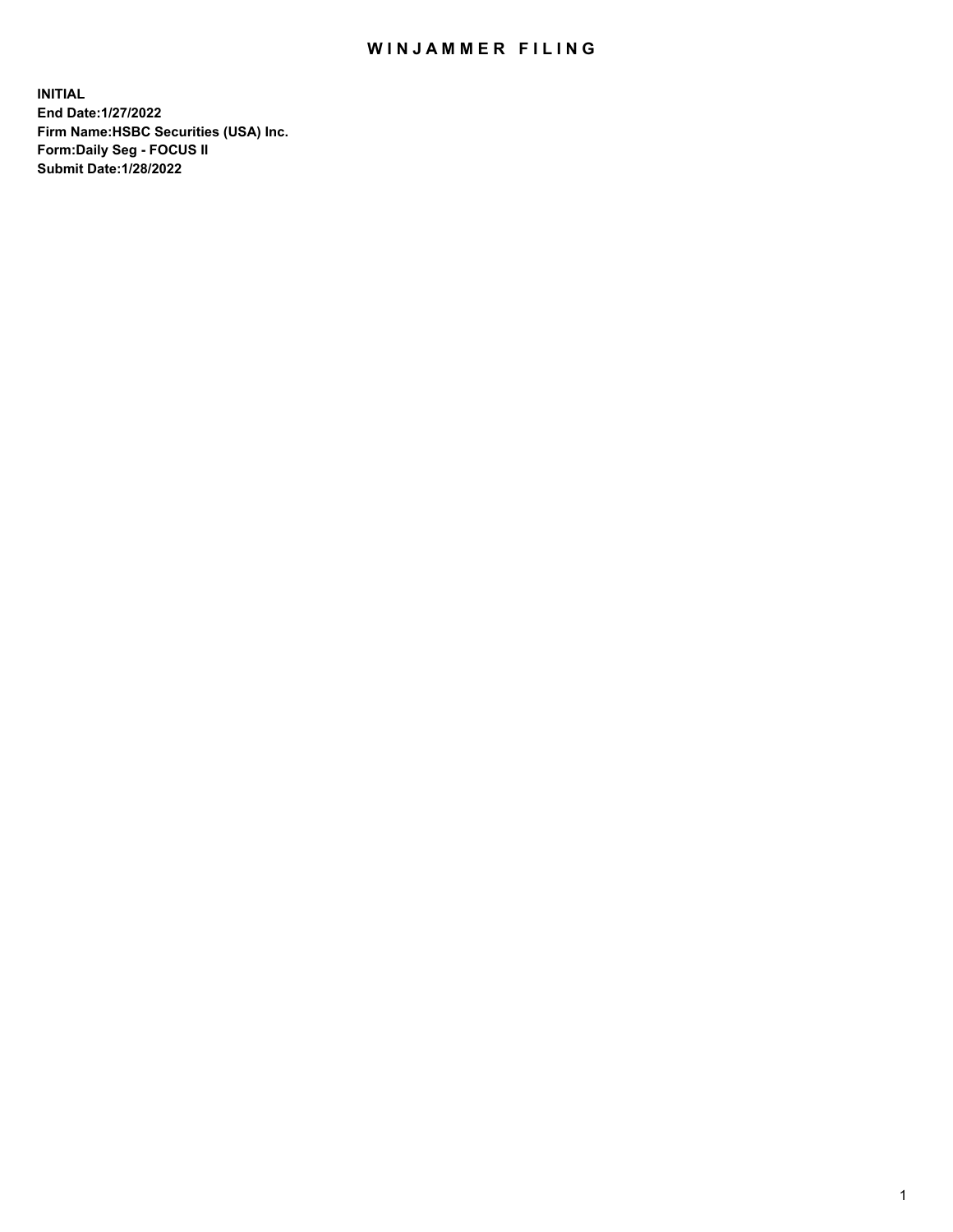**INITIAL End Date:1/27/2022 Firm Name:HSBC Securities (USA) Inc. Form:Daily Seg - FOCUS II Submit Date:1/28/2022 Daily Segregation - Cover Page**

| Name of Company                                                                                                                                                                                                                                                                                                                | <b>HSBC Securities (USA) Inc.</b>                          |
|--------------------------------------------------------------------------------------------------------------------------------------------------------------------------------------------------------------------------------------------------------------------------------------------------------------------------------|------------------------------------------------------------|
| <b>Contact Name</b>                                                                                                                                                                                                                                                                                                            | <b>Michael Vacca</b>                                       |
| <b>Contact Phone Number</b>                                                                                                                                                                                                                                                                                                    | 212-525-7951                                               |
| <b>Contact Email Address</b>                                                                                                                                                                                                                                                                                                   | michael.vacca@us.hsbc.com                                  |
| FCM's Customer Segregated Funds Residual Interest Target (choose one):<br>a. Minimum dollar amount: ; or<br>b. Minimum percentage of customer segregated funds required:%; or<br>c. Dollar amount range between: and; or<br>d. Percentage range of customer segregated funds required between: % and %.                        | 96,000,000<br><u>0</u><br>00<br>0 <sub>0</sub>             |
| FCM's Customer Secured Amount Funds Residual Interest Target (choose one):<br>a. Minimum dollar amount: ; or<br>b. Minimum percentage of customer secured funds required:%; or<br>c. Dollar amount range between: and; or<br>d. Percentage range of customer secured funds required between: % and %.                          | 15,000,000<br><u>0</u><br>0 <sub>0</sub><br>0 <sub>0</sub> |
| FCM's Cleared Swaps Customer Collateral Residual Interest Target (choose one):<br>a. Minimum dollar amount: ; or<br>b. Minimum percentage of cleared swaps customer collateral required:% ; or<br>c. Dollar amount range between: and; or<br>d. Percentage range of cleared swaps customer collateral required between:% and%. | 75,000,000<br><u>0</u><br><u>00</u><br>00                  |

Attach supporting documents CH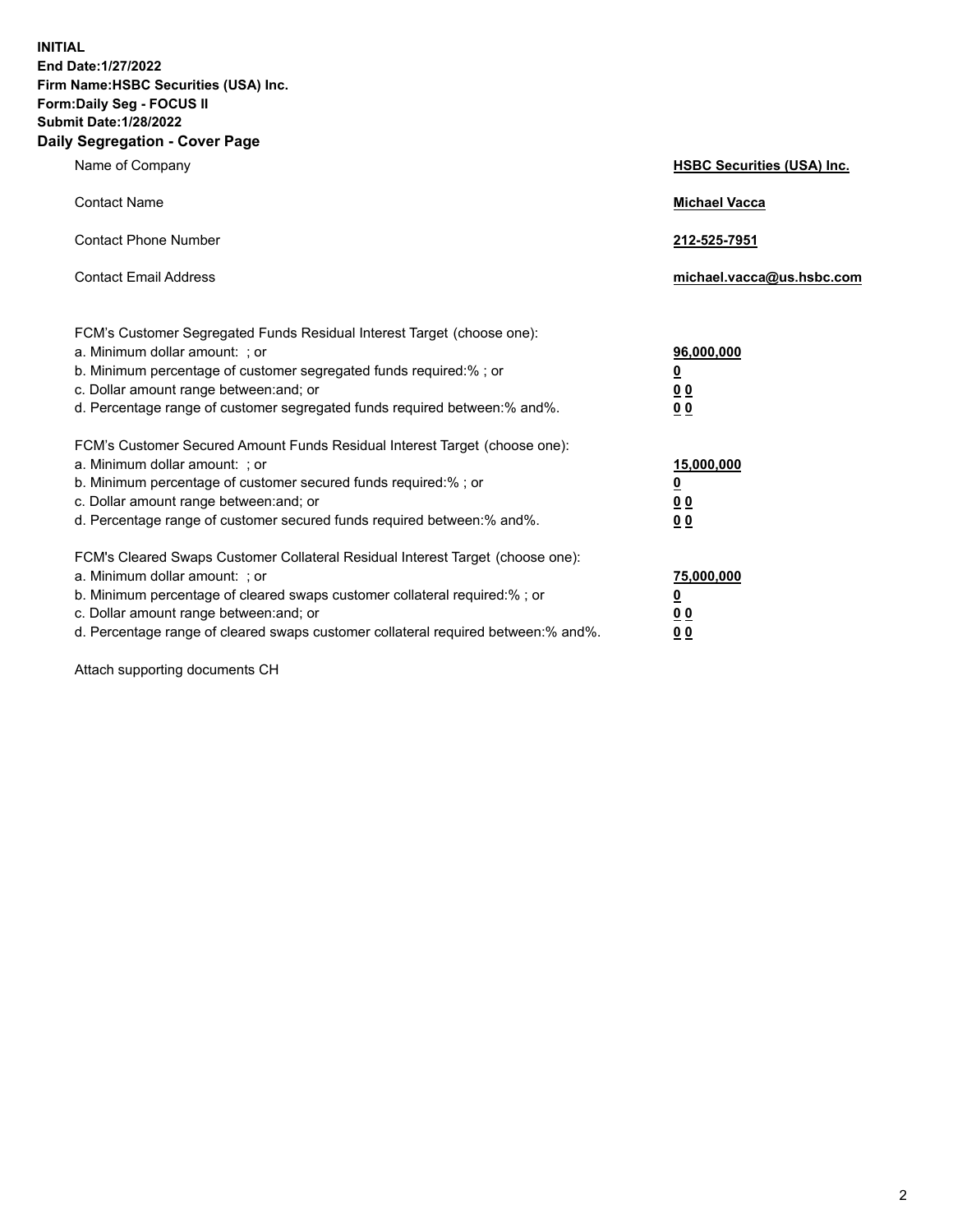**INITIAL End Date:1/27/2022 Firm Name:HSBC Securities (USA) Inc. Form:Daily Seg - FOCUS II Submit Date:1/28/2022 Daily Segregation - Secured Amounts** Foreign Futures and Foreign Options Secured Amounts Amount required to be set aside pursuant to law, rule or regulation of a foreign government or a rule of a self-regulatory organization authorized thereunder **0** [7305] 1. Net ledger balance - Foreign Futures and Foreign Option Trading - All Customers A. Cash **145,464,837** [7315] B. Securities (at market) **22,997,925** [7317] 2. Net unrealized profit (loss) in open futures contracts traded on a foreign board of trade **-30,611,150** [7325] 3. Exchange traded options a. Market value of open option contracts purchased on a foreign board of trade **0** [7335] b. Market value of open contracts granted (sold) on a foreign board of trade **0** [7337] 4. Net equity (deficit) (add lines 1. 2. and 3.) **137,851,612** [7345] 5. Account liquidating to a deficit and account with a debit balances - gross amount **70,370** [7351] Less: amount offset by customer owned securities **-45,029** [7352] **25,341** [7354] 6. Amount required to be set aside as the secured amount - Net Liquidating Equity Method (add lines 4 and 5) **137,876,953** [7355] 7. Greater of amount required to be set aside pursuant to foreign jurisdiction (above) or line 6. **137,876,953** [7360] FUNDS DEPOSITED IN SEPARATE REGULATION 30.7 ACCOUNTS 1. Cash in banks A. Banks located in the United States **16,687,112** [7500] B. Other banks qualified under Regulation 30.7 **0** [7520] **16,687,112** [7530] 2. Securities A. In safekeeping with banks located in the United States **22,997,924** [7540] B. In safekeeping with other banks qualified under Regulation 30.7 **0** [7560] **22,997,924** [7570] 3. Equities with registered futures commission merchants A. Cash **0** [7580] B. Securities **0** [7590] C. Unrealized gain (loss) on open futures contracts **0** [7600] D. Value of long option contracts **0** [7610] E. Value of short option contracts **0** [7615] **0** [7620] 4. Amounts held by clearing organizations of foreign boards of trade A. Cash **0** [7640] B. Securities **0** [7650] C. Amount due to (from) clearing organization - daily variation **0** [7660] D. Value of long option contracts **0** [7670] E. Value of short option contracts **0** [7675] **0** [7680] 5. Amounts held by members of foreign boards of trade A. Cash **171,697,826** [7700] B. Securities **0** [7710] C. Unrealized gain (loss) on open futures contracts **-30,611,150** [7720] D. Value of long option contracts **0** [7730] E. Value of short option contracts **0** [7735] **141,086,676** [7740] 6. Amounts with other depositories designated by a foreign board of trade **0** [7760] 7. Segregated funds on hand **0** [7765] 8. Total funds in separate section 30.7 accounts **180,771,712** [7770] 9. Excess (deficiency) Set Aside for Secured Amount (subtract line 7 Secured Statement Page 1 from Line 8) **42,894,759** [7380]

10. Management Target Amount for Excess funds in separate section 30.7 accounts **15,000,000** [7780]

11. Excess (deficiency) funds in separate 30.7 accounts over (under) Management Target **27,894,759** [7785]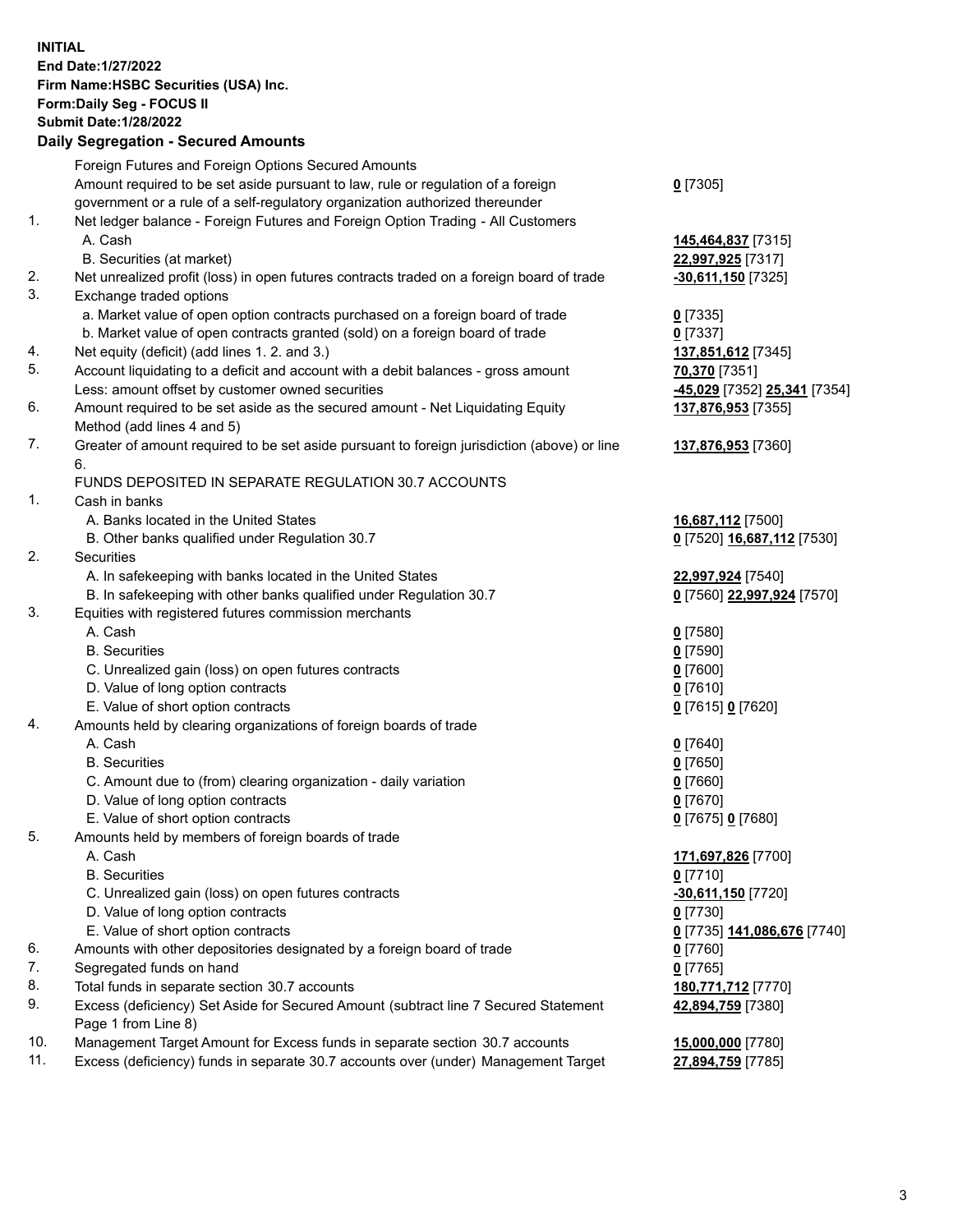|     | <b>INITIAL</b>                                                                      |                           |
|-----|-------------------------------------------------------------------------------------|---------------------------|
|     | End Date: 1/27/2022                                                                 |                           |
|     | Firm Name: HSBC Securities (USA) Inc.                                               |                           |
|     | <b>Form:Daily Seg - FOCUS II</b>                                                    |                           |
|     | <b>Submit Date: 1/28/2022</b>                                                       |                           |
|     | Daily Segregation - Segregation Statement                                           |                           |
|     | SEGREGATION REQUIREMENTS(Section 4d(2) of the CEAct)                                |                           |
| 1.  | Net ledger balance                                                                  |                           |
|     | A. Cash                                                                             | 4,702,532,187 [7010]      |
|     | B. Securities (at market)                                                           | 866,784,070 [7020]        |
| 2.  | Net unrealized profit (loss) in open futures contracts traded on a contract market  | $-2,296,815,135$ [7030]   |
| 3.  | Exchange traded options                                                             |                           |
|     | A. Add market value of open option contracts purchased on a contract market         | 1,195,360,236 [7032]      |
|     | B. Deduct market value of open option contracts granted (sold) on a contract market | -317,763,917 [7033]       |
| 4.  | Net equity (deficit) (add lines 1, 2 and 3)                                         | 4,150,097,441 [7040]      |
| 5.  | Accounts liquidating to a deficit and accounts with                                 |                           |
|     | debit balances - gross amount                                                       | <u>2,398,518</u> [7045]   |
|     | Less: amount offset by customer securities                                          | 2,398,518 [7047] 0 [7050] |
| 6.  | Amount required to be segregated (add lines 4 and 5)                                | 4,150,097,441 [7060]      |
|     | <b>FUNDS IN SEGREGATED ACCOUNTS</b>                                                 |                           |
| 7.  | Deposited in segregated funds bank accounts                                         |                           |
|     | A. Cash                                                                             | 9,627,408 [7070]          |
|     | B. Securities representing investments of customers' funds (at market)              | <u>0</u> [7080]           |
|     | C. Securities held for particular customers or option customers in lieu of cash (at | 16,590,539 [7090]         |
|     | market)                                                                             |                           |
| 8.  | Margins on deposit with derivatives clearing organizations of contract markets      |                           |
|     | A. Cash                                                                             | 2,918,378,701 [7100]      |
|     | B. Securities representing investments of customers' funds (at market)              | $0$ [7110]                |
|     | C. Securities held for particular customers or option customers in lieu of cash (at | 824,952,903 [7120]        |
|     | market)                                                                             |                           |
| 9.  | Net settlement from (to) derivatives clearing organizations of contract markets     | 414,254,865 [7130]        |
| 10. | Exchange traded options                                                             |                           |
|     | A. Value of open long option contracts                                              | 1,195,360,236 [7132]      |
|     | B. Value of open short option contracts                                             | -317,763,917 [7133]       |
| 11. | Net equities with other FCMs                                                        |                           |
|     | A. Net liquidating equity                                                           | <u>-179,738</u> [7140]    |
|     | B. Securities representing investments of customers' funds (at market)              | $0$ [7160]                |
|     | C. Securities held for particular customers or option customers in lieu of cash (at | 23,492,188 [7170]         |
|     | market)                                                                             |                           |
| 12. | Segregated funds on hand                                                            | 1,748,440 [7150]          |
| 13. | Total amount in segregation (add lines 7 through 12)                                | 4,257,951,895 [7180]      |
| 14. | Excess (deficiency) funds in segregation (subtract line 6 from line 13)             | 107,854,454 [7190]        |
| 15. | Management Target Amount for Excess funds in segregation                            | 96,000,000 [7194]         |

16. Excess (deficiency) funds in segregation over (under) Management Target Amount Excess

**11,854,454** [7198]